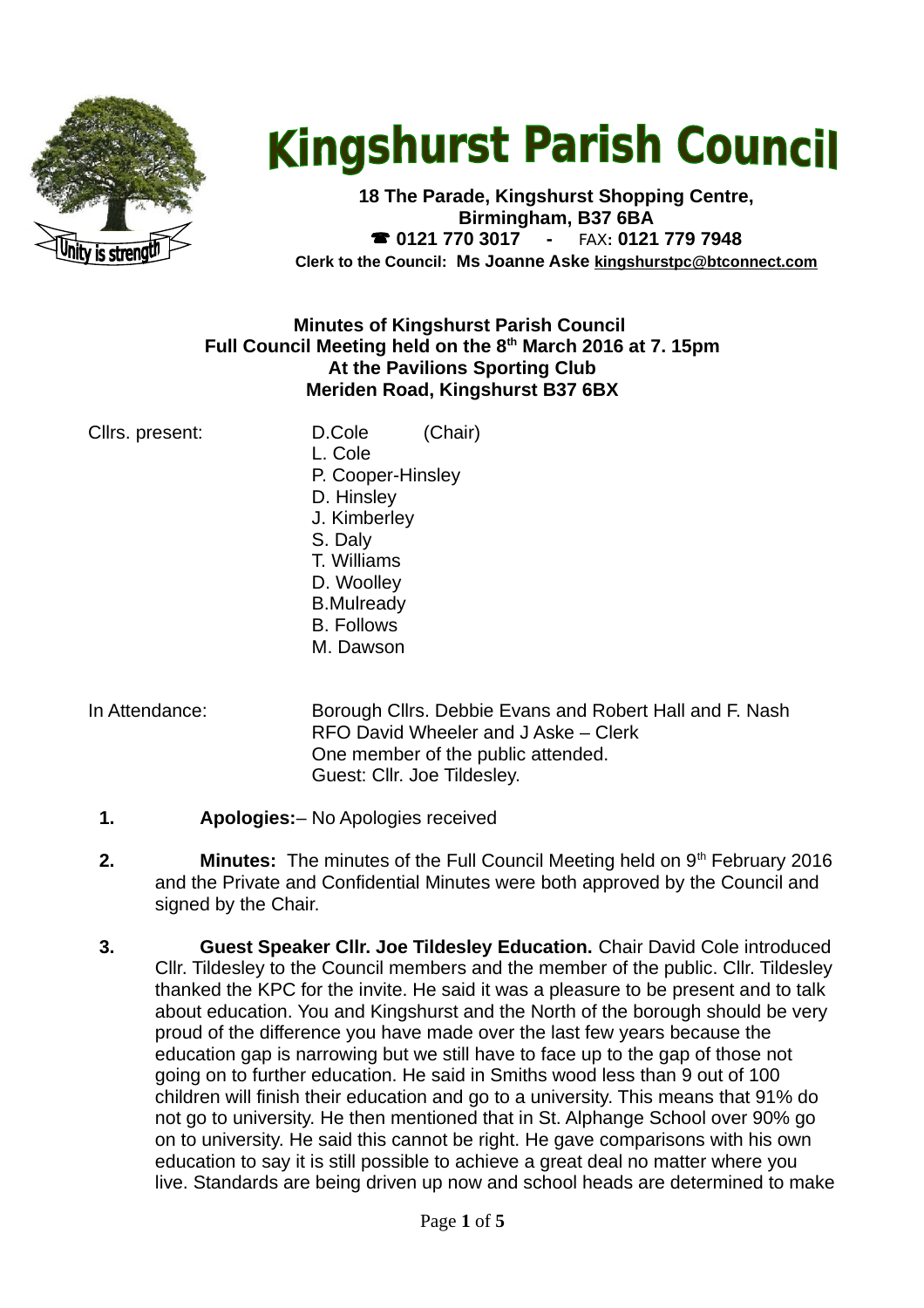a successful school. Every child get the same amount of money allocated to their education. He referred to the £4200.00 Solihull Children are allocated and the difference of £1000 more for children in Birmingham. He added that those children that are educated in Solihull (7,000) do not bring the extra money with them. This needs to be campaigned for by the Borough Cllrs. Only 200 children from Solihull go across the border to be educated in Birmingham. He did add that Birmingham Council does not keep the money that goes back to the Government. Challanges are there and we must be at the forefront of appealing to the Government to receive our fair share of money for education. He said he would be open to questions, but would be unable to discuss individual case Chair Cole asked the first question. He had been informed that with all the new housing going up in the area that there is not enough school places in the local school, especially in the Primary school. Cllr. Tildesley assured the Chair that we have catchment in Solihull and whatever the houses build there will be a place for each child in the area. He mentioned Anne Pearson the education officer, meetings take place with her on a monthly basis. He mentioned that just today an authorisation will go ahead for a South Solihull school to expand the capacity for one year as a number of children have been born lately. Planning for school places is always kept on top. Chair also asked what the plans are there for Yorkswood School. Cllr. Tildesley said that commitments were made over a ten year period to build new schools or re-build them. He said Yorkswood were allocated money to re-build, but after considerations a new school will be built for £5m. As a cabinet member he has made the decision that this will go ahead. Two other schools need to be re-built.

Cllr. Williams asked how long would this take. Cllr. Tildesley said the tendering is already going in.

Cllr. Hinsley referred to the percentages of the children going to university. He asked what Cllr. Tildesley would consider the main factors to the difference. He said we need inspirational head teachers. Brilliant teachers and committed parents and the children themselves have got to feel they can achieve. We need to sell education to them as a passport to life. He mentioned an example where children in schools in the North of this Borough that have never been taught Maths by a qualified Math teacher. Teachers are not rewarded to work in challenging areas. Cllr. B. Follows referred to Kingshurst Primary school, the flagship once of this area. She said it is not big enough for the amount of children. Chair Cole said they have to build four new classrooms over the next few years. Cllr. Tildesley said he has not ever had anyone report any complaints from the head or the governors. He added that if she reports back to the school the concerns it can be looked into. Cllr. John Kimberley enquired about the percentages of the local schools not furthering their education. John also asked about apprenticeships. The new Warwick engineering college was referred to.

Cllr. Tildesley said the engineering college will be opening in September to those that have expressed an interest in engineering and mentioned the unemployment in the area and the percentages are higher than in the South of the Borough, but still insisted that education is there for everybody no matter where they live. He said there is no difference in the intelligence.

Cllr. Follows referred to the university fees and thought that this is a problem. Cllr. Tildesley agreed with Cllr. Follows as parents in the South of the Borough could probably write off those debts. He did add that the children in the North are not getting the exam results to get them there. It is possible to send Children to Oxford and Cambridge.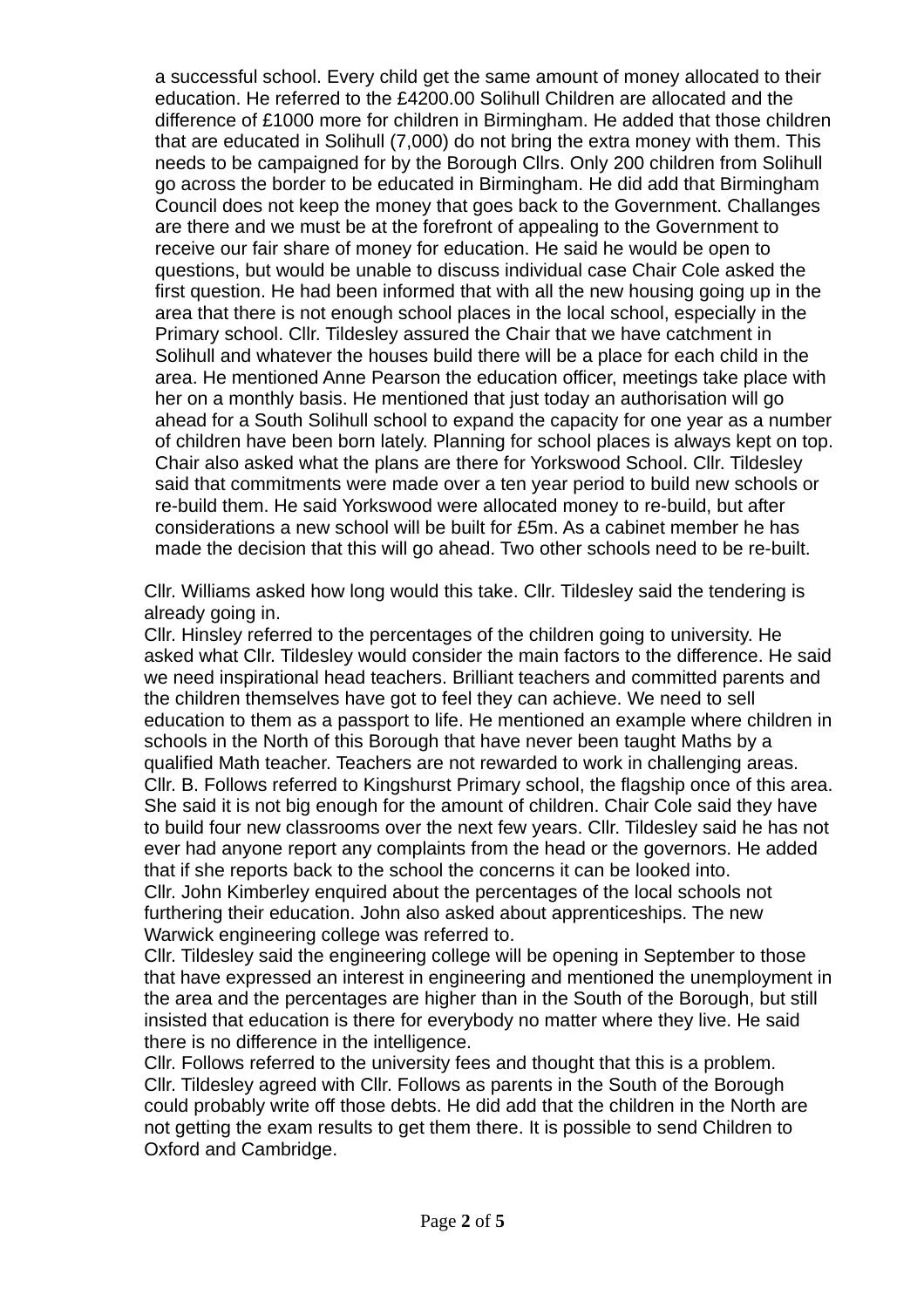Sarah Evans took the floor and spoke to Cllr. Tildesley about her experiences in education. She said in her opinion there is a need for more careers advice in schools. She added children need confidence from their teachers to achieve. Cllr. Tildesley replied to Sarah and said that the Careers Advice was a separate entity run by the Council but funding that was stopped, it is now the responsibility of each individual school. Work placements are not always the way forward. Liaising with Companies is a better way forward.

Cllr. Tildesley said we need to campaign for a larger slice of the cake from the Government.

Borough Cllr. Flo Nash thanked the Cabinet member for attending the meeting and said it is important that children are happy in their own schools in their own area and this needs to be encouraged. She said she didn't think it was because the teachers were not good enough.

Borough Cllr. Evans mentioned a concert she attended at Symphony Hall where she enjoyed a musical evening with 220 Children from local Solihull schools. She said we must make sure that funding is always available for these talented children.

Cllr. Tildesley said he hopes the Council appreciates his openness and frankness and thanked everyone for his invite.

Chair Cole went on to the next party of the meeting after thanking Cllr. Tidesley.

# **4. To receive reports from the Borough Councillors.**

Borough Cllr. Robert Hall referred to the Babb's Mill Planning and the building on the Nature Reserve. He mentioned that they will build on a Nature Reserve but not touch Green Belt with stables on it. He said it was a disgrace.

Off Road Bikes is again in the forefront. The number has not worked that was given out to report the bikes and the nuisance they cause.

The Bus shelter is now established that it was presented by the Kingshurst Parish Council. He said he thought Centro should provide the bus shelter. The Parish Council will write a letter to Centro.

Cllr. Woolley said that the KPC does not have any paper work to say we are responsible.

B. Cllr. Flo Nash mentioned the Nature Reserve and the Planning that was passed. She praised everyone for attending the planning committee and said the Chair of Kingshurst Parish Council gave a very good report. It is such a shame to build on this site just for 52 executive homes. We must be careful that they do not carry on building. These homes are not going to be for the people of Kingshurst.

B. Cllr. Evans said we must be careful that the Birmingham Council that own the other part of Babb's Mill do not build on their part. Land at the back of Sheldon Hall has been acquired already.

Chair Cole thanked everyone and went on to the next part of the agenda.

**5. Finance Committee:** Chair of Finance Alvin Follows asked the Council to agree to the figure of £1963.70 plus an additional sum of £500 for the allotment hedge. All agreed and passed. The Balances in the Current account stands at £16845.47 and £20k in the deposit account. He went on to explain that a working party will go ahead with an informal meeting to establish what way forward is best for the new position of the Responsible Finance Officer.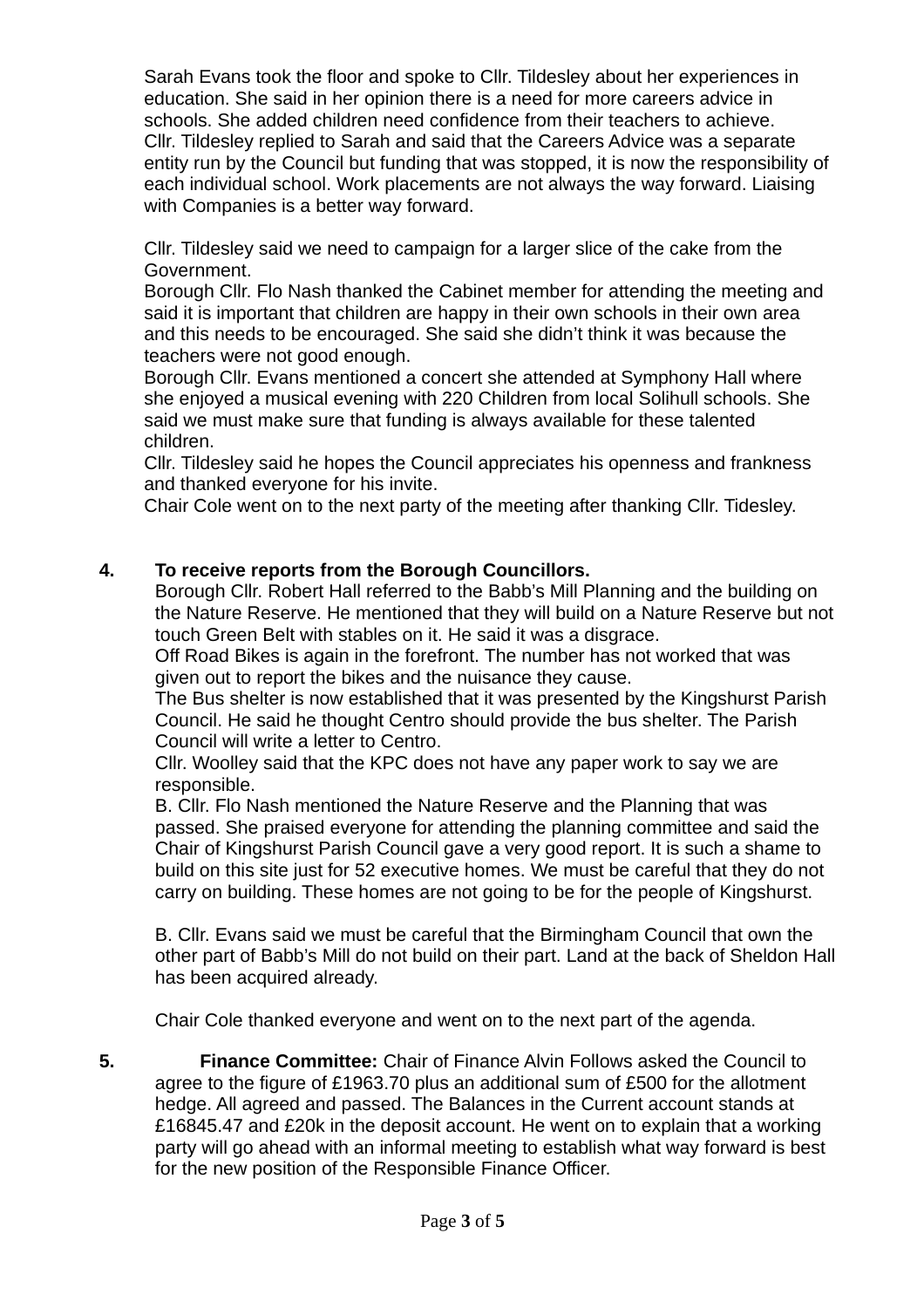# **6. Events Committee**

Chair of Events Cllr. Tina Williams had reported in the Events meeting earlier in the evening that she asked Councillors to report back on any associations and business they believe may take part in our Christmas tree festival. Costing for the stands and extension leads will be looked into.

## **7. Allotments Committee**

Chair of Allotments Cllr Mulready reported that nothing has started so far this year because of the weather. We have two allotments vacant and one has been allocated and the other is being allocated very soon to the next on the list. He reported that an allotment holder Mr. Frampton had made enquiries regarding a young person that was keen to have an allotment. The young man had made enquiries with the Clerk. He was placed on the allotment waiting list. After many phone calls from the young man in question and a visit from Mr. Frampton a plot holder, enquiring about a strip of land that is not an allotment and hasn't been worked for 20 years. Chair of Allotments said he offered it to him for one year to encourage him. Cllr. Pauline Coop-Hinsley asked if Mark Frampton was going to look after him. Chair of Allotments said we will all keep an eye on him. His age was questioned and he was over 18 years old. Chair Cole asked if he would be insured and he would be. No other questions were asked and Chair Cole went onto the next part of the agenda.

# **8. Progress reports:**

**8.1** Bus Shelter on the Chester Road. Quotes had been received regarding the rebuilding of the roof. It is now established that the Bus Shelter was presented to the Residents from the Kingshurst Parish Council. Chair Cole will write a letter to Centro.

# **9. Reports from Parish Council Members on outside bodies**

- 9.1 Birmingham Airport Consultative Committee Cllr. Mulready was unable to attend. His apologies were received as he was unwell.
- 9.2 WALC/SAC Cllr. Hinsley reported that there has been no meeting since the January Meeting.
- 9.3 School Governor Reports No report for Yorkswood School, as no meeting as yet. Kingshurst School Governors – Chair Cole missed the first part of the meeting as he was attending another meeting. But he did say he will report the information from Cllr. Tildesley regarding the numbers in the school.
- 9.4 North Solihull Partnership Forum Cllr. D. Hinsley reported there was a meeting last week on the 2<sup>nd</sup> March but unfortunately he attended another meeting. He believed the main topic was the Local Solihull Plan
- 9.5 Regeneration Nothing to report